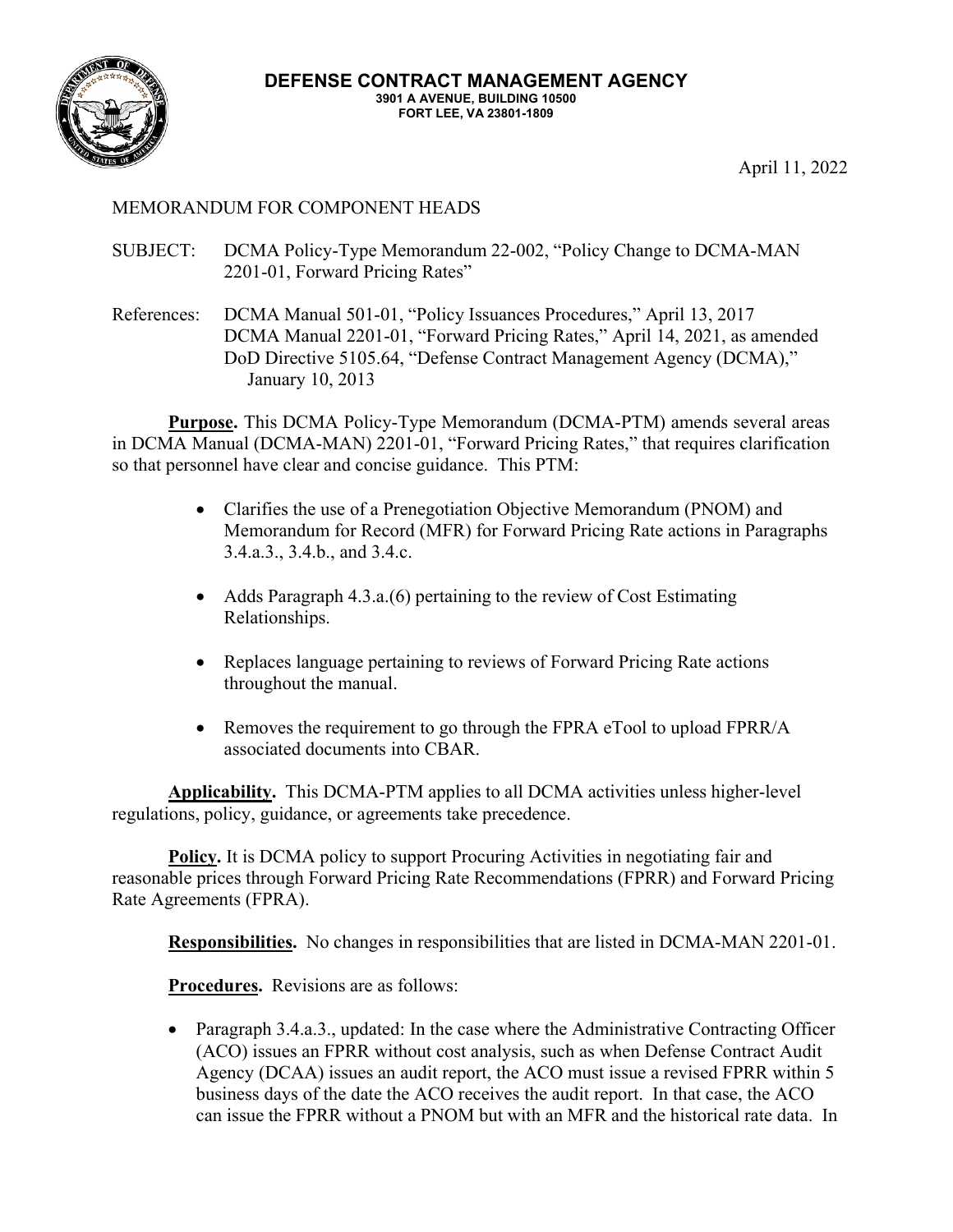this situation, the ACO must upload the MFR and historical rate data in Contract Business Analysis Repository (CBAR). Within 90 calendar days from the FPRR date, the MFR must be replaced by a PNOM, if the ACO determines to negotiate the forward pricing rates. If the ACO determines negotiations are not appropriate, the ACO should follow Paragraph 3.4.c., if issuing an updated FPRR.

- Paragraph 3.4.b., updated: Format and Required Documentation. With the exception of DCMA Special Programs (DCMAS) classified information, which is not to be uploaded to CBAR, the ACO must use the PNOM format located on this Manual's Resource Page before entering negotiations on forward pricing rates and upload the signed and reviewed PNOM into CBAR. The scope and depth of the documentation and analysis supporting the PNOM should be directly related to the dollar value, importance, and complexity of the contractor's overall rates and individual elements of cost. The PNOM must include, but is not limited to, the following documentation as appropriate:
	- o NOTE: Paragraph 3.4.b.(1) and 3.4.b.(2) remain unchanged in manual.
- Paragraph 3.4.c., added to manual: An ACO may use an MFR format to document the FPRR position when ACO negotiations are not appropriate or when updates to forward pricing rates are warranted in accordance with Paragraph 4.3.c.1.a., in this Manual. The depth of the MFR documentation depends on the stage at which the FPRR is developed. The ACO should ensure the MFR adequately documents and supports the FPRR.
	- o NOTE: DCMA-MAN 2201-01, Change 1, dated April 14, 2021 paragraphs below are renumbered as follows:
	- o Paragraph 3.4.d. The ACO will invite the cognizant contract auditor and contracting officers having a significant interest to participate in developing a Government objective and in negotiations IAW FAR 42.170(b). Documentation of the invitation must be kept in the ACO's file.
	- o Paragraph 3.4.e. The ACO and reviewing officials must use the FPRR/FPRA Review Checklist, linked in the Resource Page, to confirm whether the ACO conducted the necessary review processes and documented all processes. The FPRR/FPRA Review Checklist in this Paragraph and Contractor Forward Pricing Rate Proposal Adequacy Checklist in Paragraph 3.2.b.(1) must be included in the PNOM package.
	- o Paragraph 3.4.f. The data from a historical rate template, located on the Resource Page, should be incorporated by ACOs in the PNOM or MFR at CMP sites. This template must be uploaded into CBAR, and whenever there are any subsequent negotiation position changes. The template can be adjusted as discussed in Paragraph 4.3.c.(5) in this Manual.